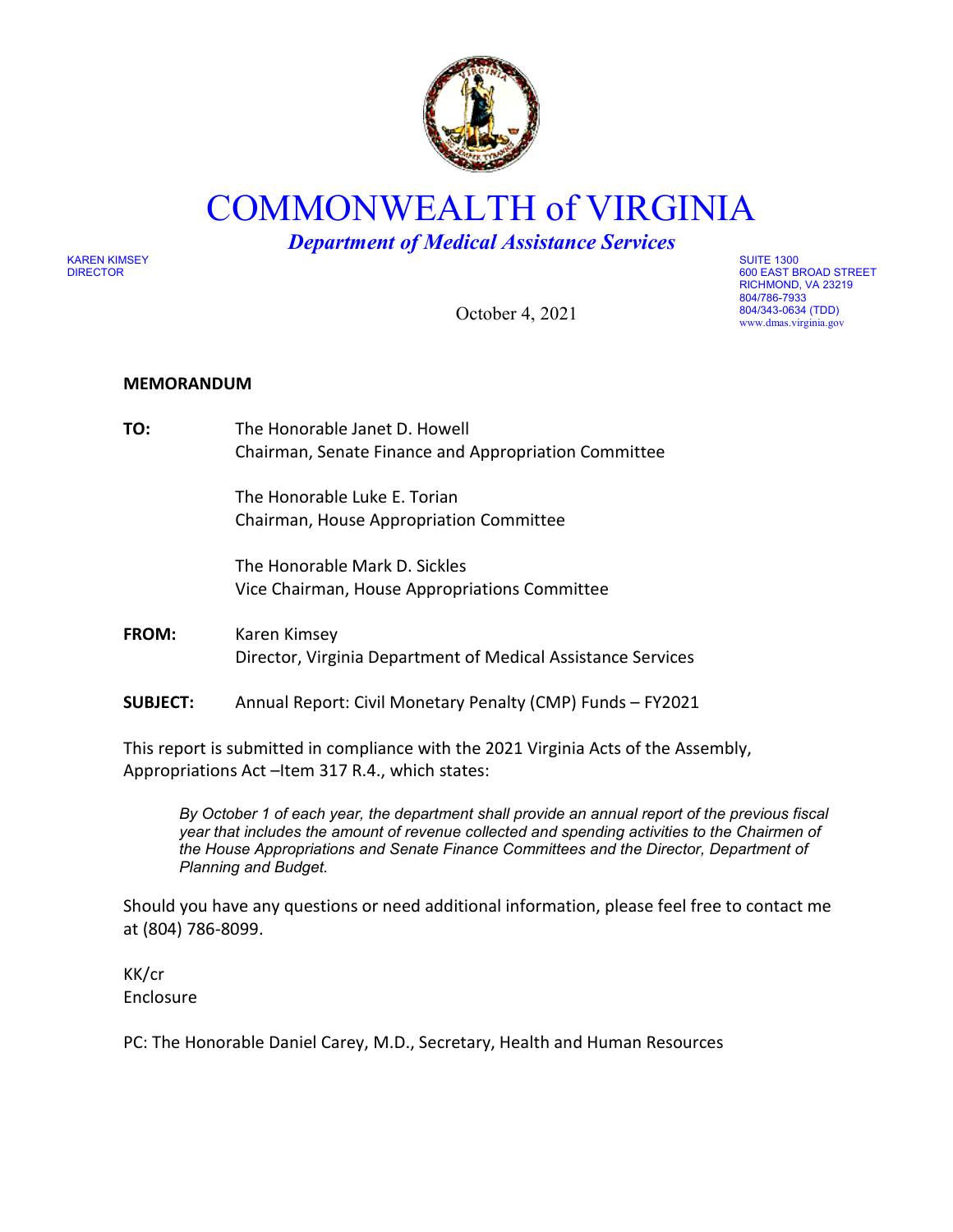# **Annual Report: Civil Money Penalties (CMP) Funds-State Fiscal Year 2021**

## *A Report to the Virginia General Assembly*

### **Report Mandate:**

*The 2020 Appropriations Act Item 317 R. 1. states, "R.1. Out of this appropriation, \$1,545,000 the first year and \$2,535,000 the second year from special funds is appropriated to the Department of Medical Assistance Services (DMAS) for the disbursement of civil money penalties (CMP) levied against and collected from Medicaid nursing facilities for violations of rules identified during survey and certification as required by federal law and regulation. Based on the nature and seriousness of the deficiency, the Agency or the Centers for Medicare and Medicaid Services may impose a civil money penalty, consistent with the severity of the violations, for the number of days a facility is not in substantial compliance with the facility's Medicaid participation agreement. Civil money penalties collected by the Commonwealth must be applied to the protection of the health or property of residents of nursing facilities found to be deficient. Penalties collected are to be used for (1) the payment of costs incurred by the Commonwealth for relocating residents to other facilities; (2) payment of costs incurred by the Commonwealth related to operation of the facility pending correction of the deficiency or closure of the facility; and (3) reimbursement of residents for personal funds or property lost at a facility as a result of actions by the facility or individuals used by the facility to provide services to residents. These funds are to be administered in accordance with the revised federal regulations and law, 42 CFR 488.400 and the Social Security Act § 1919(h), for Enforcement of Compliance for Long-Term Care Facilities with Deficiencies. Any special fund revenue received for this purpose, but unexpended at the end of the fiscal year, shall remain in the fund for use in accordance with this provision.*

*2. Of the amounts appropriated in R.1. of this Item, up to \$225,000 the first year and \$225,000 the second year from special funds may be used for the costs associated with administering CMP funds.*

*3. Of the amounts appropriated in R.1. of this Item, up to \$1,320,000 the first year and \$2,310,000 the second year from the special funds may be used for special projects that benefit residents and improve the quality of nursing Facilities.*

*4. By October 1 of each year, the department shall provide an annual report of the previous fiscal year that includes the amount of revenue collected and spending activities to the Chairmen of the House Appropriations and Senate Finance Committees and the Director, Department of Planning and Budget.*

*5. No spending or activity authorized under the provisions of paragraph R. of this Item shall necessitate general fund spending or require future obligations to the Commonwealth.* 

*6. The department shall maintain CMP special fund balance of at least \$1.0 million to address emergency situations in Virginia's nursing facilities.*

*7. The Department of Medical Assistance Services is authorized to administratively request up to \$2,000,000 of additional special fund appropriation for special projects if 1) the appropriated amounts in R.3. are insufficient; and 2) such projects and costs are approved by the Centers for Medicare and Medicaid Services (CMS) for the Civil Money Penalty Reinvestment State Plan. The Department of Planning Budget shall approve such requests provided the required conditions are met.*

# *October 1, 2021*

#### **About DMAS and Medicaid**

*DMAS's mission is to improve the health and well-being of Virginians through access to high-quality health care coverage.*

DMAS administers Virginia's Medicaid and CHIP programs for more than 1.8 million Virginians. Members have access to primary and specialty health services, inpatient care, dental, behavioral health as well as addiction and recovery treatment services. In addition, Medicaid long-term services and supports enable thousands of Virginians to remain in their homes or to access residential and nursing home care.

Medicaid members historically have included children, pregnant women, parents and caretakers, older adults, and individuals with disabilities. In 2019, Virginia expanded the Medicaid eligibility rules to make health care coverage available to more than 500,000 newly eligible, low-income adults.

Medicaid and CHIP (known in Virginia as Family Access to Medical Insurance Security, or FAMIS) are jointly funded by Virginia and the federal government under Title XIX and Title XXI of the Social Security Act. Virginia generally receives a dollar-for-dollar federal spending match in the Medicaid program. Medicaid expansion qualifies the Commonwealth for a federal funding match of no less than 90 percent for newly eligible adults, generating cost savings that benefit the overall state budget.

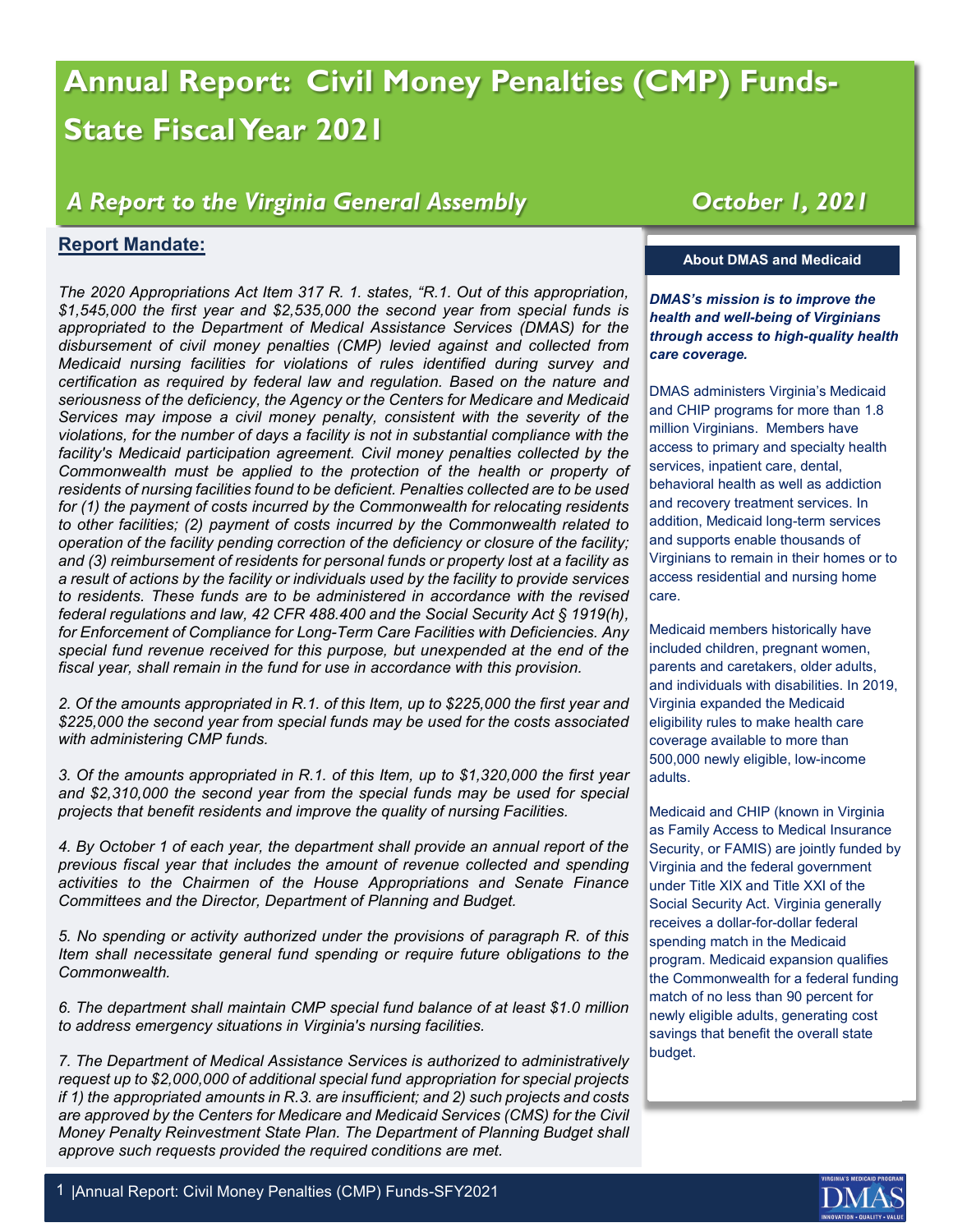### **Executive Summary**

During State Fiscal Year (SFY) 2021, the Department of Medical Assistance Services (DMAS), with approval from the Center for Medicare & Medicaid Services (CMS), postponed the request for applications on the use of Civil Monetary Penalties (CMP) because of the COVID-19 pandemic. Ongoing projects, funded in previous cycles, continued to operate on schedule until the onset of COVID-19. The majority of projects experienced interruptions to project activities during the SFY. In 2020 (SFY 2021), CMS granted the states the ability to use CMP funds in response to the COVID-19 pandemic for two special projects: Communicative Technology and In-Person Visitation Aids to help ease the negative effects of COVID-19 on the highly impacted residents of nursing facilities.

From January through March 2021, the SFY 2022 application cycle began with the solicitation of projects from qualified applicants. DMAS received nineteen complete applications by the March 31, 2021 deadline. The applications were reviewed and forwarded to CMS for final funding determination for the SFY 2022 cycle.

On July 1, 2020, the CMP Fund was at \$12,045,279. During the year, nursing facility penalty payments received totaled \$3,386,698. With the cancellation of the SFY 2021 cycle and with ongoing projects experiencing interruptions, the expenditures totaled \$542,913. This resulted in the CMP Fund having an end-of-year balance of \$14,879,970. The 2020 Appropriations Act increased the appropriation authority to \$1.32 million for SFY 2021 and \$2.31 million for SFY 2021, allowing DMAS to expand the program further.

Expenditures during the SFY include funds for ongoing projects approved in previous cycles and for the two CMS approved COVID-19 initiatives.

### **Background**

CMPs are monetary penalties that CMS may impose against skilled nursing facilities (SNFs), nursing facilities (NFs), and dually-certified SNF/NF for either the number of days or for each instance a facility is not in substantial compliance with one or more Medicare and Medicaid participation requirements for Long-Term Care Facilities (Code of Federal Regulations (CFR) 42 Part 488.430). The requirements for participation with Medicare and Medicaid for Long-Term Care (LTC) facilities can be found at 42 CFR Part 483 subpart B.

Sections 1819(h)(2)(B)(ii)(IV)(ff) and

1919(h)(3)(C)(ii)(IV)(ff) of the Social Security Act (the Act) incorporate specific provisions of the Patient Protection and Affordable Care Act, (the Affordable Care Act) (Pub. L. 111-148) pertaining to the collection and uses of CMPs. Fifty percent of the penalties that are levied and paid are then disbursed to states to be reinvested to protect or improve the quality of life for individuals residing in nursing facilities. DMAS has been given the responsibility to administer these funds and to provide direct oversight of the projects.

### **Funding Parameters**

Projects can be awarded for a maximum of three (3) years. The receipt of funding past the first year is contingent on results and deliverables.

Entities receiving CMP funds must:

- Be qualified and capable of carrying out the intended project or use;
- Not be in any conflict of interest relationship with the entity or entities that will benefit from the intended project or use; and
- Not be paid by a State or federal source to perform the same function as the CMP project or use.

#### **Relocation Expenses**

The Commonwealth has set aside \$1,000,000 to be utilized to cover the cost of (1) Individuals who must be relocated from a facility that is facing involuntary closure; (2) Facilities that are transferring residents from their current nursing facility to an approved alternate temporary site when a nursing facility experiences an emergency or evacuation.

#### **Allowable Use of Funds**

- Projects that support resident and family councils and other consumer involvement in assuring quality care in facilities; and
- Facility improvement initiatives (including joint training of facility staff and surveyors or technical assistance for facilities implementing quality assurance programs).

#### **Prohibited Use of Funds**

- Funding for capital improvements to a facility;
- Payment for any item or service that is already the responsibility of the nursing facility;
- Projects or activities intended to achieve compliance with federal of state guidelines;

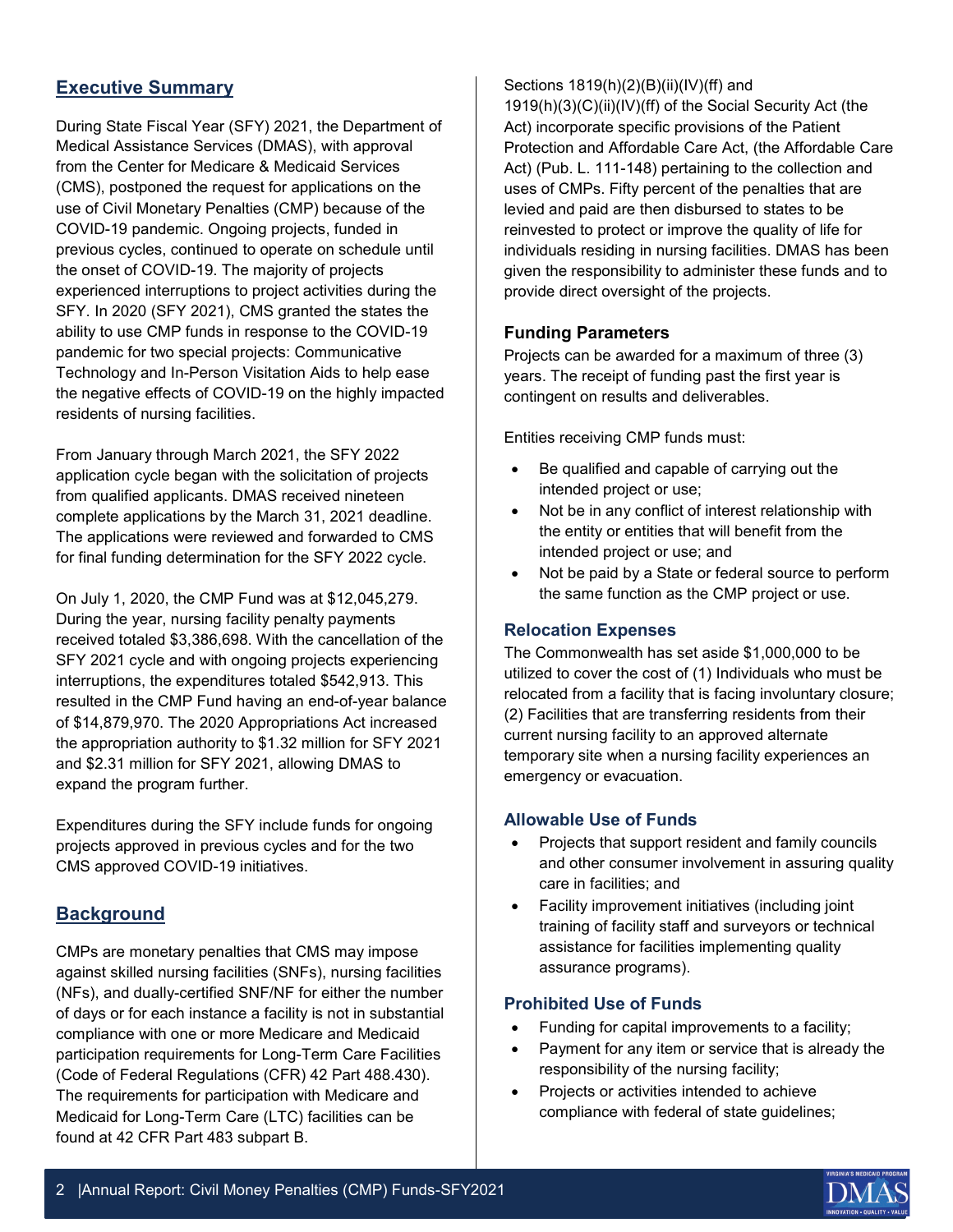- Funding projects, items, or services that are not related to improving the quality of life and care of nursing facility residents;
- Projects for which a conflict of interest or the appearance of a conflict of interest exists;
- Long-term projects (greater than three years);
- Temporary manager salaries or Ombudsman salaries; and
- Supplementary funding of federally required services.

### **SFY 2020 and SFY 2021 Project Updates and Special Initiatives in Response to COVID-19**

### **COVID-19 Communicative Technology Initiative**

In 2020, CMS launched the Communicative Technology Initiative in response to the COVID-19 and issued guidance for Infection Control and Prevention of COVID-19. Nursing facilities could request up to \$3,000 in CMP funds per facility to purchase devices and accessories for residents to share at a ratio of one device for every 7- 10 residents. Devices must be able to support both virtual social and telehealth visits.

Under this initiative, DMAS used CMP funds to provide residents of 195 nursing facilities in the Commonwealth with communicative technology in response to the COVID-19 pandemic. The technology allows residents of nursing facilities to communicate with their families and to attend telehealth visits with outside providers. This initiative followed guidance from the CMS for infection control and prevention in nursing facilities in response to COVID-19.

Facilities approved for the COVID-19 Communicative Technology Initiative used CMP funds to procure devices such as laptops and tablets, adaptive accessories such as headphones, tripods, and protective covers; and cleaning and disinfection products that appear on the EPA's Disinfectant List for Use Against SARS-CoV-2 and are in accordance with recommendations of the device manufacturer.

### **COVID-19 In-Person Visitation Aid Initiative**

In September 2020, CMS launched the In-Person Visitation Aid Initiative that allowed for the use of CMP for nursing facilities to purchase tents for outdoor visitation and/or clear dividers (e.g., Plexiglas or similar products) to create a physical barrier to reduce the risk of transmission of COVID-19 during in-person visits. Funding for tents and clear dividers were limited to a maximum of \$3,000 per facility.

DMAS received and approved applications from 128 nursing facilities providing a direct benefit to15,125 residents. DMAS disbursed CMP funds in excess of \$276,000 for 145 tents and 545 dividers.

### **Peer Mentoring Program at Westminster Canterbury Lynchburg**

Westminster-Canterbury of Lynchburg is working with a consultant, Paraprofessional Healthcare Institute (PHI), to develop a curriculum for a Peer Mentoring Program designed to advance a culture of Person Directed Living (PDL). This curriculum will provide peer mentors with the resources needed to train, guide, coach, and assist CNAs within the household utilizing person-directed practices. Implementation of the project consists of program management, an advisory committee, a planning phase, an implementation phase, and a final report. After a pause due to COVID-19, the project is beginning to resume curriculum development and implementation. The contracted amount over two years is \$229,680.

### **SFY 2019 Project Updates**

The following SFY 2019 Projects were temporarily paused due to COVID-19 restrictions and precautions. DMAS CMP team granted the projects no-cost extensions on their contracts. Project coordinators continued to report on the status of the projects to the DMAS CMP team. The required reporting of the project statuses for SFY2021 indicated that projects are beginning to resume cautiously.

### **Advanced Nurse Aide Revitalization Project for Rockingham County**

Using \$149,800 in CMP funds over three years, the project, led by LeadingAge Virginia, is creating and delivering a curriculum for advanced certification for certified nurse aides (CNAs). Not only will CNAs learn additional skills to improve the care and well-being of nursing facility residents, but the certification creates a career path and advancement ladder that will lead to staff retention and decrease burnout among CNAs. The four units of the curriculum include:

- Leadership and Mentoring Skills;
- Care of the Resident with Cognitive Impairment;
- Restorative Care; and
- Wound Care.

The Board of Nursing approved the curriculum, and the Blue Ridge Community College is offering the course. This is a delayed start date due to COVID-19.